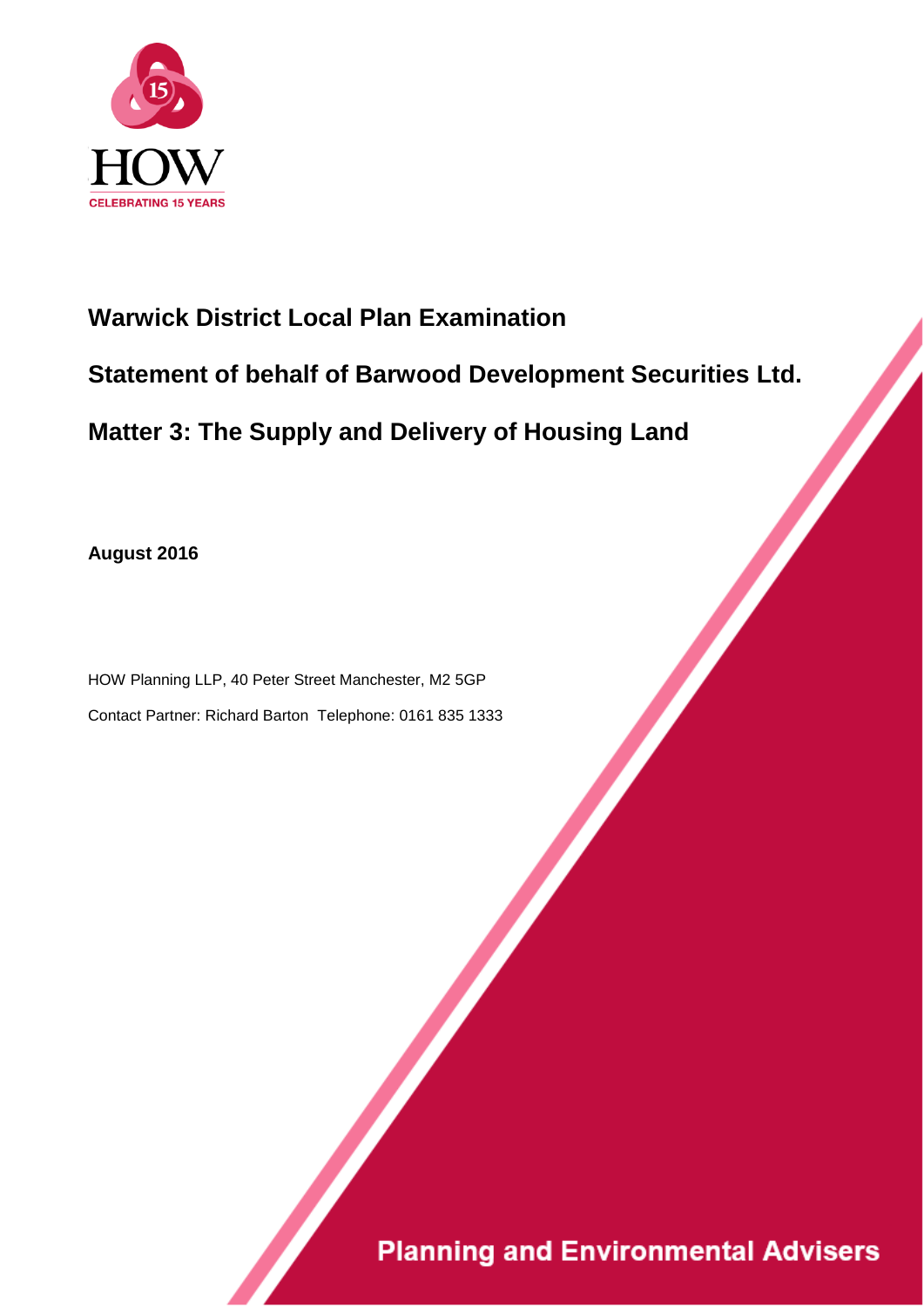# **CONTENTS**

| $\mathbf 1$  | <b>INTRODUCTION</b>                                       |   |
|--------------|-----------------------------------------------------------|---|
| $\mathbf{2}$ | <b>MATTER 3 - THE SUPPLY AND DELIVERY OF HOUSING LAND</b> | 2 |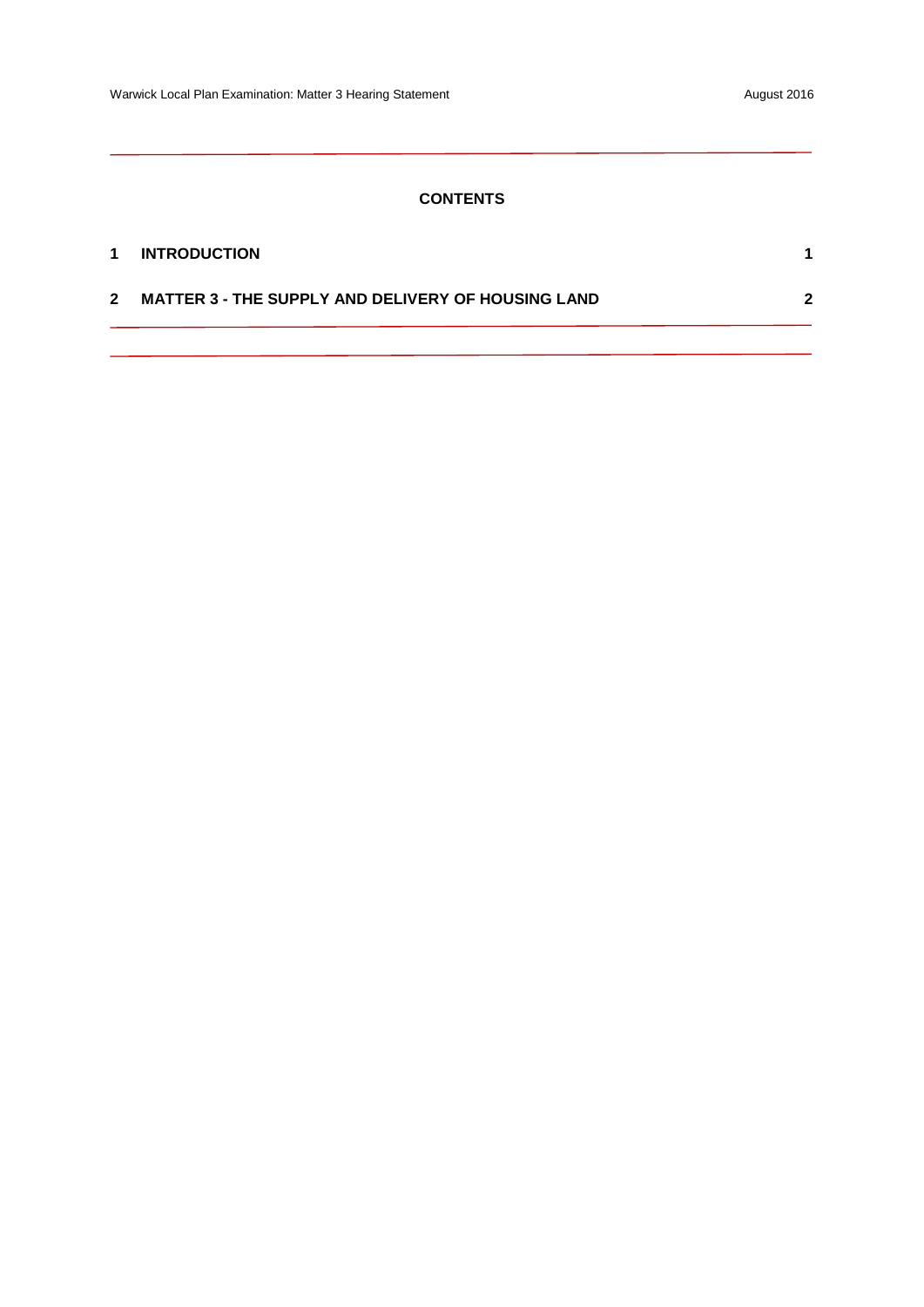## <span id="page-2-0"></span>**1 INTRODUCTION**

- 1.1 HOW Planning LLP ("HOW") has been instructed by Barwood Development Securities Ltd ("Barwood") to prepare and submit a Hearing Statement in response to the Matters and Issues identified by the Inspector. This Statement should be read in conjunction with Barwood's representations to the Proposed Modifications (April 2016) and Hearing Statements previously submitted to the Inspector, including all relevant appendices. Direct reference to these previous submissions is made for ease of reference.
- 1.2 This Statement addresses a number of questions raised by the Inspector under Matter 3, specifically questions 1 and 6. It sets out a summary of Barwood's position on the issues to be expanded upon at the Hearing Sessions.

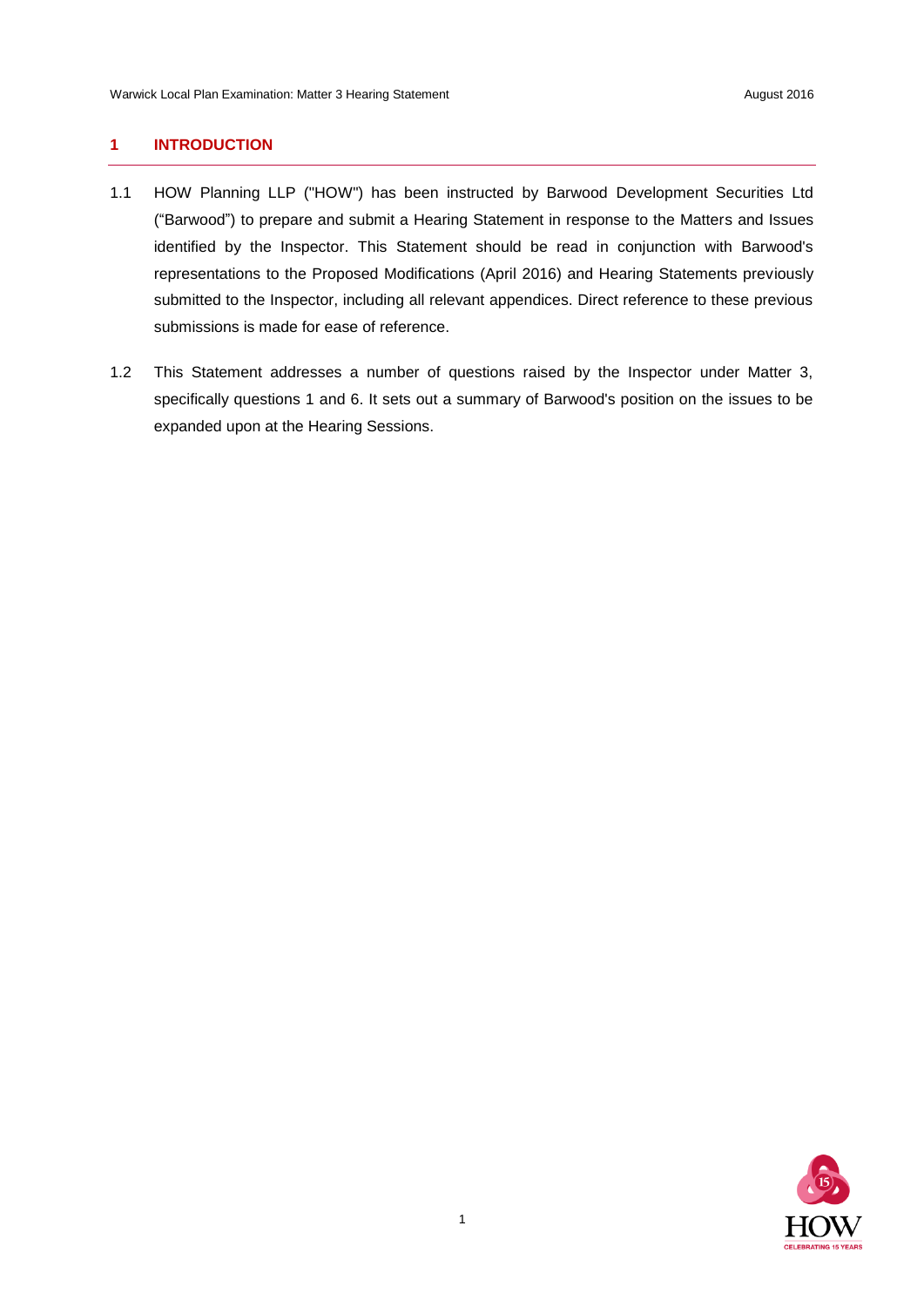# <span id="page-3-0"></span>**2 MATTER 3 - THE SUPPLY AND DELIVERY OF HOUSING LAND**

**1) TAKING THE COUNCIL'S LATEST HOUSING TRAJECTORY (JUNE 2016) WHAT IS THE ESTIMATED TOTAL SUPPLY OF NEW HOUSING IN THE PLAN PERIOD 2011-2029? HOW DOES THIS COMPARE WITH THE PLANNED LEVEL OF PROVISION OF 932 DWELLINGS PER ANNUM?**

2.1 The Council's Housing Supply Topic Paper (June 2016)<sup>1</sup> includes at paragraph 32 a table providing a summary of all sources of housing land supply as at 31 March 2016. This table is reproduced below.

*Table 1: Warwick District Council Local Plan Policy DS7 Meeting the Housing Requirement* 

| <b>Source</b>                                                                                                   | <b>Number of Units</b> |  |
|-----------------------------------------------------------------------------------------------------------------|------------------------|--|
| The housing requirement of 16,766 new homes between 2011 and 2029 will be met from the following<br>categories: |                        |  |
| Sites completed between April 2011 and March 2016                                                               | 2,102                  |  |
| Sites with outstanding planning permission at 1 April 2016                                                      | 7,045                  |  |
| Sites granted planning permission during April and May 2016                                                     | 225                    |  |
| An allowance for windfall sites coming forward between April 2016 and March 2029                                | 982                    |  |
| Small Urban Sites assessed in the Strategic Housing Land Availability Assessment<br>as being suitable           | 262                    |  |
| Consolidation of existing employment areas and canal-side regeneration                                          | 200                    |  |
| Sites allocated in this Plan                                                                                    | 7,175                  |  |
| <b>Total</b>                                                                                                    | 17,991                 |  |
| Level of flexibility above the minimum required                                                                 | 1,215                  |  |

2.2 Policy DS7 states that the Council has identified sources of land (allocations, windfall sites, commitments and completions) to accommodate **17,991 dwellings**. Against the identified minimum of Objectively Assessed Need (OAN), which Barwood consider is not the full objectively assessed need required to meet development needs over the Plan period, of **16,776**, this provides just **7% flexibility** or buffer should the identified sources of housing fail to deliver the amount



l <sup>1</sup> Examination Library Document Ref. H027PM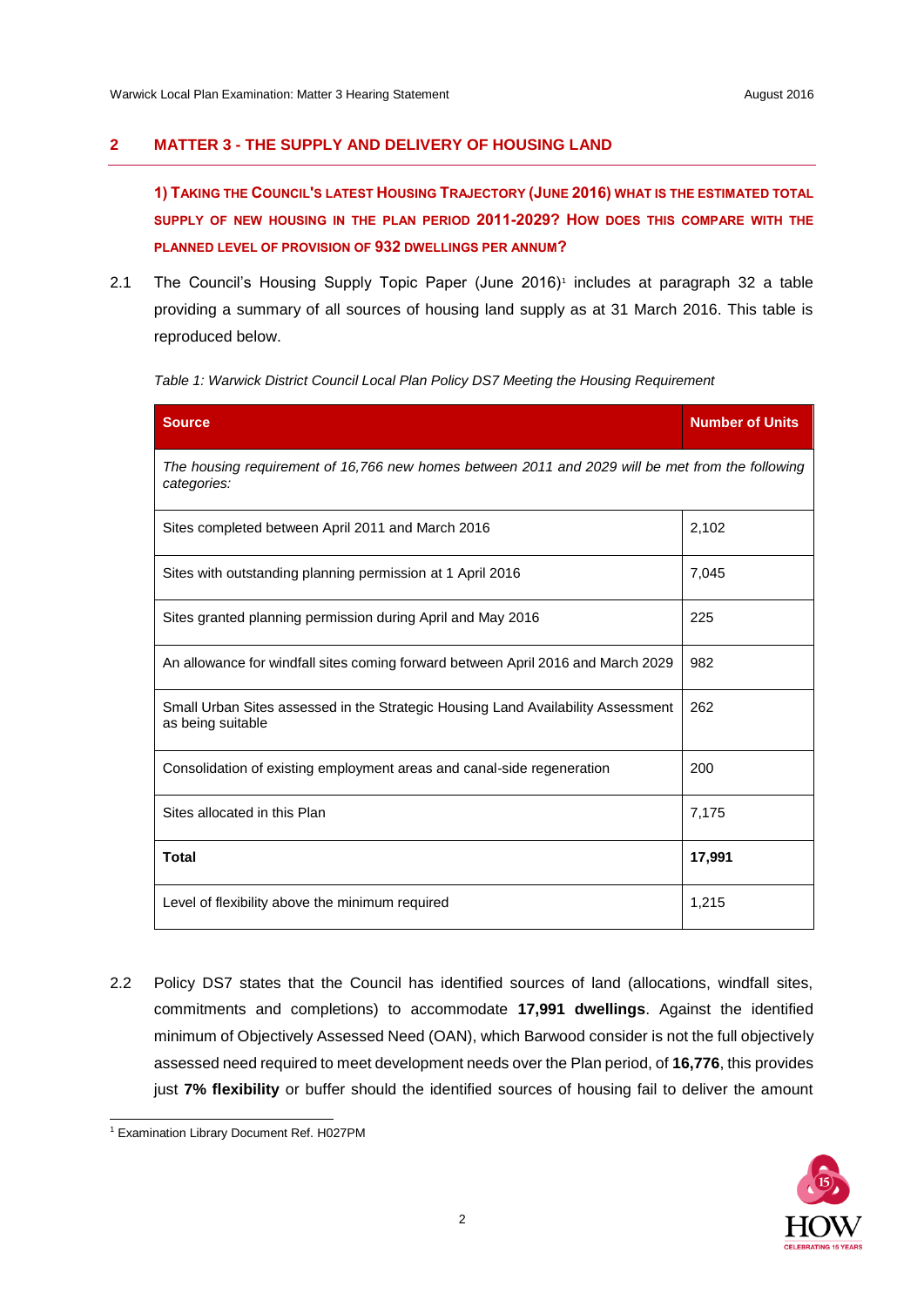assumed in the Local Plan. Paragraph 14 of the National Planning Policy Framework (NPPF) states that for plan-making, the presumption in favour of sustainable development means that Local Plans should meet objectively assessed needs, with sufficient flexibility to adapt to rapid change. The issue of flexibility and responsiveness to changed circumstances is highly relevant when considering the very narrow margin for "error" that is being built into the supply position in relation to assessed needs (the need figure itself being expressed as a minimum).

2.3 The Report to the Communities Secretary and to the Minister of Housing and Planning (March 2016) undertaken by the Local Plan Expert Group states at paragraph 11.4:

*"Accordingly, we recommend that the NPPF makes clear that local plans should be required not only to demonstrate a five year land supply but also focus on ensuring a more effective supply of developable land for the medium to long term (over the whole plan period), plus make provision for, and provide a mechanism for the release of, developable Reserve Sites equivalent to 20% of their housing requirement, as far as is consistent with the policies set out in the NPPF. Reserve Sites represent land that can be brought forward to respond to changes in circumstances."*

- 2.4 Whist HOW acknowledge that the report to the Local Plan Expert Group provides recommendations and such recommendations do not (yet) form national policy, the Expert Group has been established by Government to consider how local plan making can be made more efficient and effective and we consider that the report provides a useful pointer to the direction of travel of relevance to plans which are being formulated now.
- 2.5 HOW strongly advocates that the Local Plan must provide sufficient flexibility to take account of rapid change and unforeseen circumstances through the allocation of an increased number of sites capable of delivering development early in the Plan period to ensure that the Plan has a flexible approach should larger site allocations fail to come forward as quickly as anticipated by the Council or at all. The failure to incorporate such an approach puts the Plan at risk of being unable to demonstrate a five year housing land supply on adoption and thus the Plan led approach to development being absent.

#### **Sites with Outstanding Planning Permission**

2.6 Table 1 expects 7,045 dwellings to be delivered by sites with extant planning permission. A review of the Council's housing trajectory has identified a number of sites with expired planning permission, and which have not commenced development, and therefore should no longer be included as commitments. The following sites should therefore be deleted as commitments:

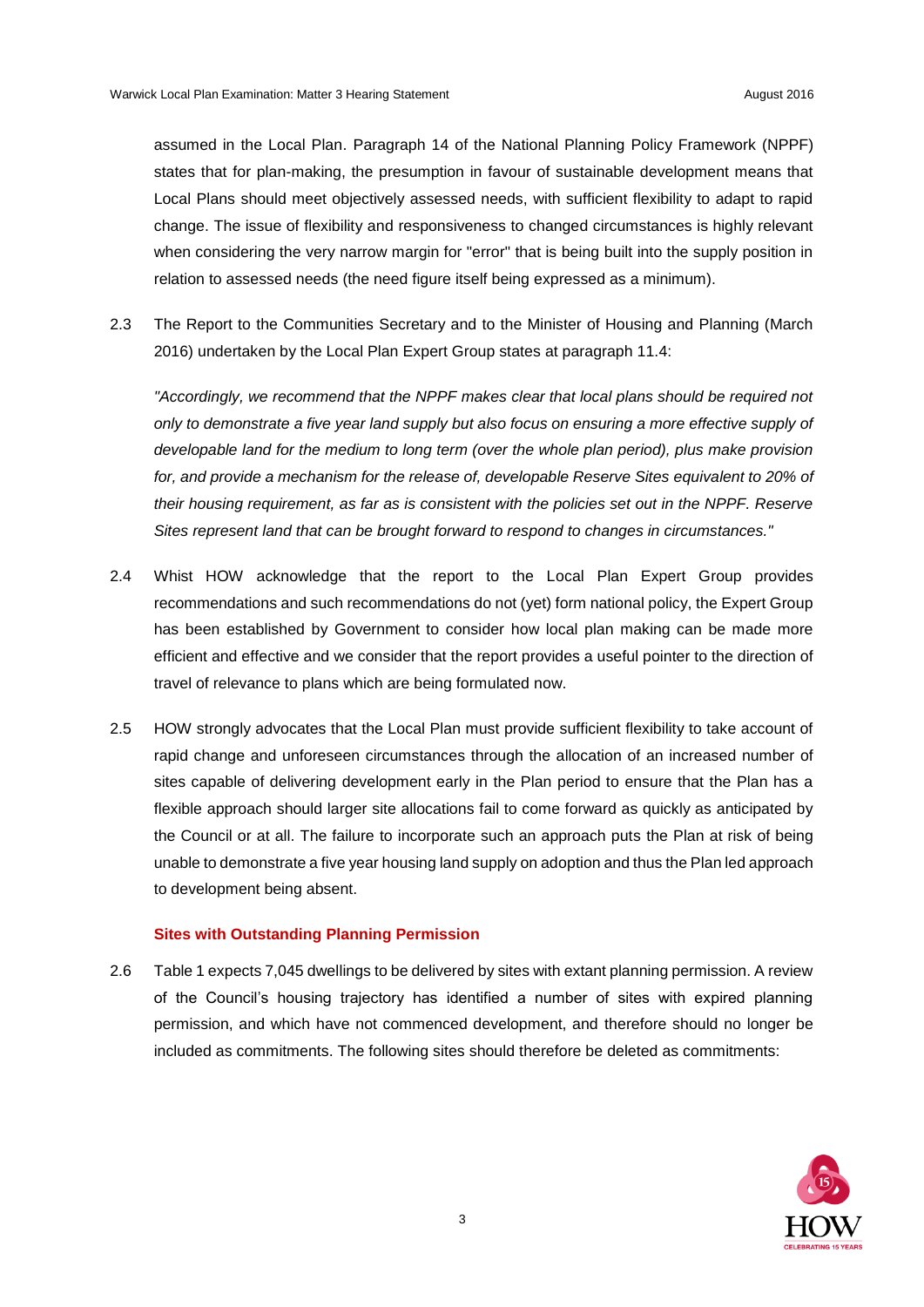- 1 Warwick Street: 17 units
- 73 Warwick Street: 18 units
- Land at Earls River, Earls River Court: 24 units
- Security House, Nelson Lane, Warwick: 10 units
- Potterton, Portobello Works: 5 units
- Sites <5 units (11 sites): 19 units
- **Total expired commitments: 93 units**
- 2.7 HOW therefore recommend that the 'Sites with outstanding planning permission at 1 April 2016' should be reduced to 6,952 units. Notwithstanding any other concerns, this reduces the total identified supply of housing to 17,898 units and therefore reduces the 'flexibility' to under 7%.

### **Windfall Allocations**

- 2.8 The Inspector's interim findings clearly identified that the Council's approach to windfall sites is a key concern, concluding that in the terms sets out at paragraph 48 of the NPPF, the Council had not identified compelling evidence that windfall sites will continue to provide a reliable source of supply on the scale envisaged. As such, the windfall allowance of 2,485 dwellings (138 dwellings per annum) was neither justified nor reliable.
- 2.9 Policy DS7 identifies that 982 units will be delivered via windfall allocations over the period April 2015 to March 2029, equating to approximately 75 dwellings per annum. Appendix 1 to the Council's Housing Supply Topic Paper anticipates windfall development to only contribute to the Council's supply from 2019/20 and is anticipated at a rate of 98 units per annum. Following the Inspector's interim findings, the Council's updated 'Estimating a Windfall Allowance' (June 2016)<sup>2</sup> paper seeks to adjust the sources of windfall as follows:
	- Rural: +5%
	- Conversions & Changes of Use: -5%
	- Redevelopment/New Build (<5 dwellings): -10%
	- Redevelopment/New Build (5+ dwellings): -100%
- 2.10 Whilst the Council has indicated within the windfall paper that the allowance for rural windfalls should be increased by 5%, there is an error in the Council's calculations and a reduction has been applied to the category in error. This is set out at Table 4: Apportionment of Adjusted Windfall



l <sup>2</sup> Examination Library Document Ref. H029PM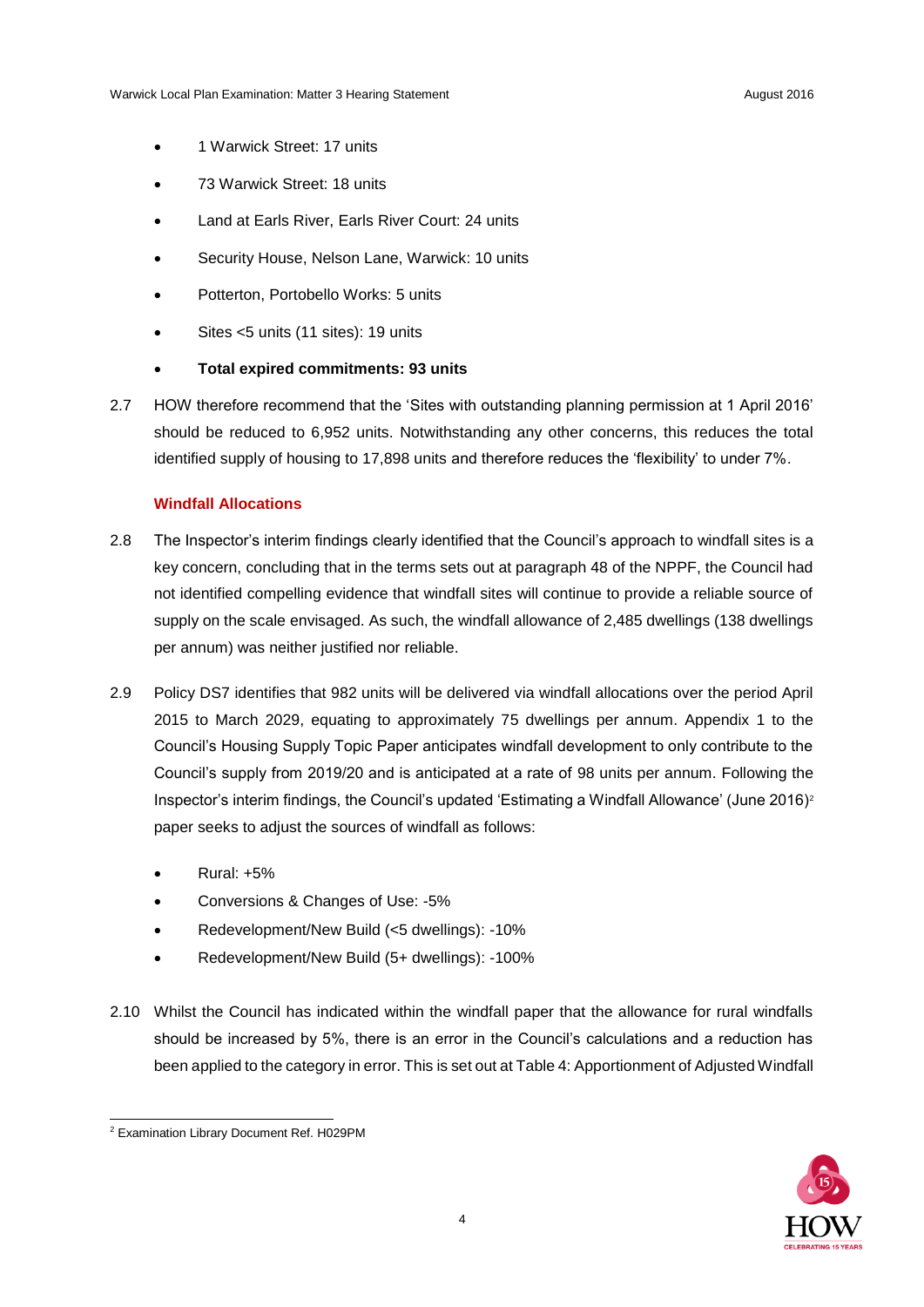Allowances 2017-2029 of the 'Estimating a Windfall Allowance' paper. This error clearly has an impact on the Policy.

- 2.11 The Council has acknowledged through its approach to small SHLAA sites that not all identified sites may come forward and therefore a 10% reduction has been applied to this supply source. HOW consider that this approach should also be applied to windfall sites throughout the Plan period. As such, based upon the figure included at Policy DS7, windfalls should be reduced by 98 units and the total be 884 units.
- 2.12 HOW agree with the approach to the removal of all sites within the 'redevelopment/new build (5+ dwellings)' category, as these sites should already be identified within the Council's SHLAA (in accordance with the SHLAA's criteria) and therefore cannot be considered to be windfall sites.

#### **Assumed Delivery Rates**

2.13 The Council's Housing Trajectory assumes delivery rates of 100 dwellings per annum on a number of allocated greenfield sites. To achieve such a delivery rates, it would be anticipated that at least three housebuilders (outlets) are being developed simultaneously and on a site allocated for circa 400 units (Land at Westwood Heath) this is not considered to be feasible or realistic. HOW do not consider that there is any evidence to justify these delivery rates, which are clearly overly optimistic. There is no evidence confirming such delivery rates historically within Warwick and therefore HOW consider that the Council has severely overestimates site delivery rates.

#### **Summary**

- 2.14 Based upon the high level assessment of the Housing Trajectory, as set out above, HOW are of the opinion that the Council's presumed housing supply has been significantly overestimated. There are errors within the Council's assessment of commitments (as a number of permissions have now expired) and within the Council's calculation of windfall delivery. The Council's approach to the identification has sought to identify all possible sources of supply (completions, commitments, small urban SHLAA sites, windfall allowance, canalside & employment regeneration areas, allocated brownfield sites, allocated greenfield sites, and villages), however the identified sources provide **less than 7% flexibility** over the entire Plan period. Should any of the allocated sites fail to come forward, the Plan does not provide any flexibility to be able to react to changing market circumstances, especially in the short term.
- 2.15 Fundamentally, the Council has assumed high delivery rates, which are not considered to be feasible. These concerns result in a Local Plan which is unsound as it is not effective; it is not deliverable over the Plan period. Furthermore, the Local Plan is not justified as it fails to promote the most appropriate strategy and does not allow for any meaningful flexibly. Crucially, the

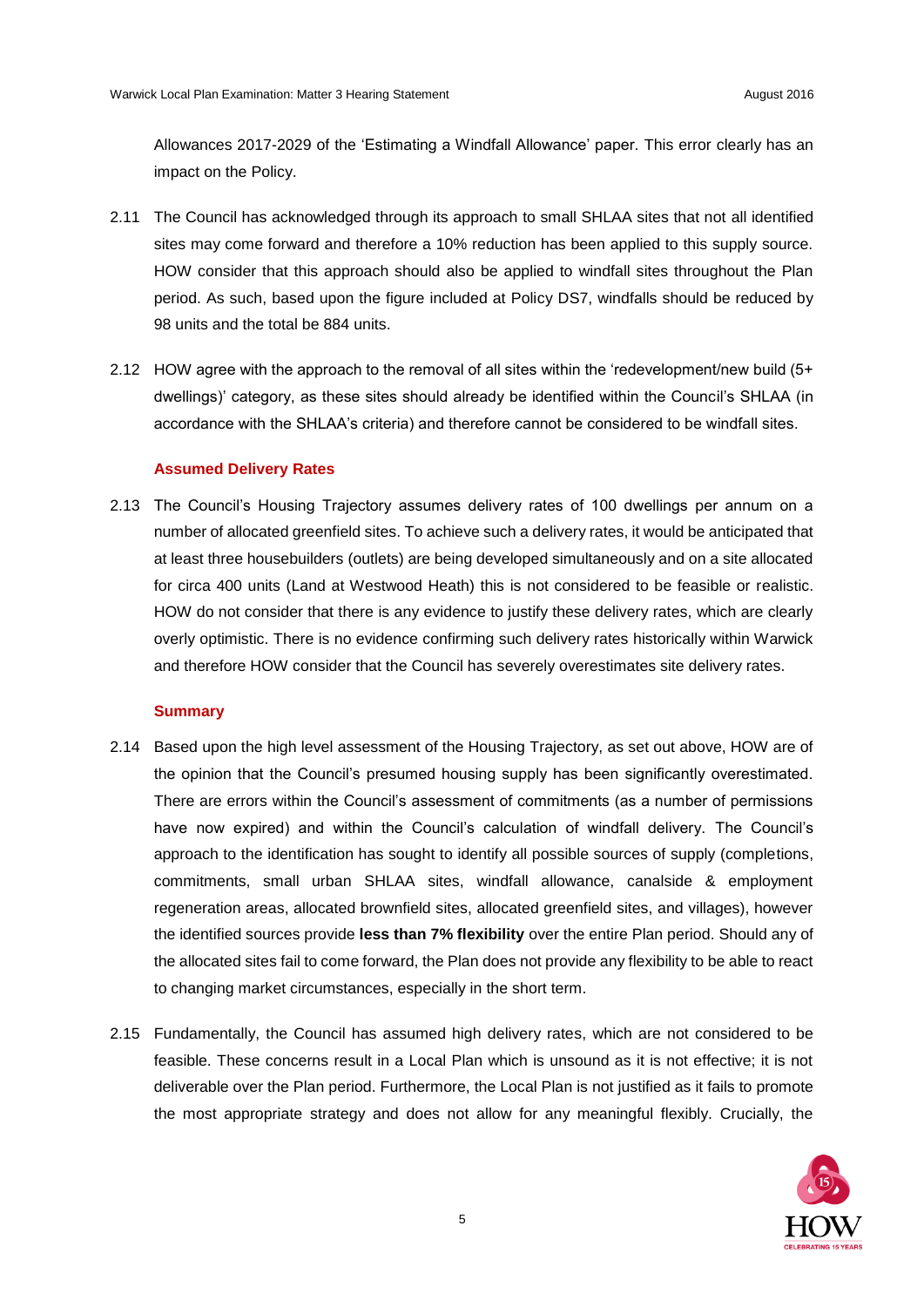strategy promoted by the Council will not meet objectively assessed development and infrastructure needs.

**6) SHOULD THE ANNUAL HOUSING REQUIREMENT FIGURE BE STAGGERED TO REFLECT THE NEED FOR ADDITIONAL SITE ALLOCATIONS TO MEET UNMET NEEDS IN COVENTRY AND REALISTIC LEAD IN TIMES (SEE**  APPENDIX 4 TO COUNCIL'S HOUSING SUPPLY TOPIC PAPER JUNE 2016) I.E. A LOWER FIGURE IN THE **EARLY YEARS OF THE PLAN PERIOD, INCREASING LATER? IF SO WHAT WOULD BE A REASONABLE BASIS FOR THE ANNUAL FIGURES? SHOULD THE EARLY YEARS BE BASED ON OAN FOR WARWICK? HOW WOULD THIS AFFECT THE REQUIREMENT FOR A FIVE YEAR SUPPLY?**

2.16 HOW do not consider that the annual housing requirement figure should be staggered as per the Council's Housing Supply Topic Paper Appendix 4 due to the following reasons (which are all interrelated):

i) The Council's approach would only seek to defer a problem which is needs to be addressed to ensure that a positively prepared Local Plan can be adopted;

ii) The Council is part of the Coventry and Warwickshire Housing Market Area (HMA) and has signed a Memorandum of Understanding to ensure the full OAN of the HMA can be delivered; and

iii) The long running policy of housing restraint in Warwick has suppressed true housing need in Warwick and therefore the 'Warwick need' is not as per the Joint SHMA.

- 2.17 The Council's suggested alternative calculation assuming delivery of Coventry's need is spread across the whole Plan period does not seek to meet objectively assessed development needs, including unmet requirements from neighbouring authorities, in accordance with paragraph 182 of the National Planning Policy Framework ("NPPF"). As noted within HOW's representations to the Proposed Modifications and previous Hearing Statements, HOW do not consider that the Council's present approach meets full OAN and therefore a reduced housing requirement most certainly would not either. These matters are discussed in further detail within Barwood's Matter 2 Hearing Statement, prepared by Peter Brett Associates (PBA).
- 2.18 The Local Plan, at Policy DS2, advises that full housing provision will be provided for the OAN for the District and for unmet housing need arising from outside the District where this has been agreed, i.e. housing needs arising from the HMA and detailed within the agreed Memorandum of Understanding. Planning Practice Guidance (PPG) defines a HMA as:

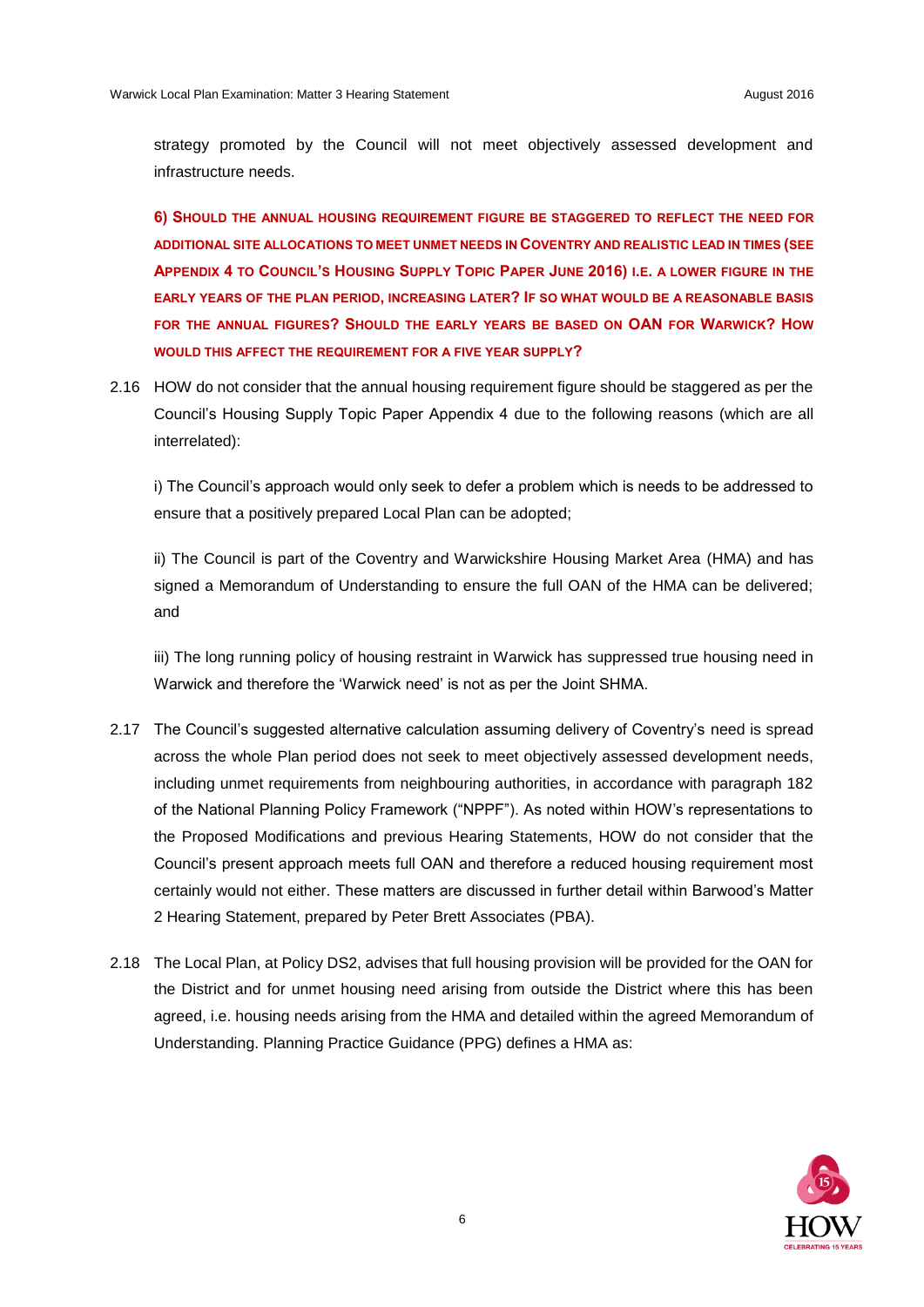*"A housing market area is a geographical are defined by household demand and preferences for all types of housing, reflecting the key functional linkages between places where people live and work."<sup>3</sup>*

- 2.19 The Coventry and Warwickshire HMA, which Warwick is part of, includes the following Local Planning Authorities: Coventry, North Warwickshire, Nuneaton and Bedworth, Rugby, Stratfordupon-Avon, and Warwick. It is therefore agreed by all the authorities that they form part of the same HMA. Warwick has been evidenced to have the greatest functional relationship and HOW Planning agree with this evidence, however the Council's justification that the delivery of the housing growth redistributed from Coventry has to be physically adjacent to the City is incorrect and rather should be based upon an approach lead by Warwick's previously identified spatial distribution of development. As such, meeting the unmet needs of Coventry should not be considered as a separate component to delivering housing growth for Warwick.
- 2.20 Furthermore, it is of significant importance to note that Nuneaton and Bedworth, a member of the Coventry and Warwickshire HMA, has not agreed to the Memorandum of Understanding as the authority has concerns regarding their own capacity and their ability to plan for an additional 4,020 homes identified as a result of the authority's functional relationship to Coventry. The consequence of this is that the spatial distribution of development identified to deliver the HMA's identified OAN cannot be as per the Memorandum of Understanding as one authority is not willing to sign up to the agreement. The additional 4,020 dwellings required to meet housing needs for the HMA will therefore need to be redistributed to ensure that the identified OAN, which we contest, is able to be delivered.
- 2.21 In summary, there is no reasonable basis to consider the Council's alternative approach to housing requirement. To artificially restrict the supply of housing land risks a mismatch with the economic strategy and the principles of sustainable development, and will undermine the national policy of significantly boosting housing supply. The Local Plan is not sound as it is not positively prepared; it is not based upon a strategy which seeks to meet objectively assessed development needs, including unmet requirements from neighbouring authorities in accordance with the NPPF. Furthermore, the alternative approach is not justified. The approach taken will result in a Local Plan which is out of date on adoption, thus undermining the whole process.

l

<sup>3</sup> Paragraph: 010, Reference ID: 2a-010-20140306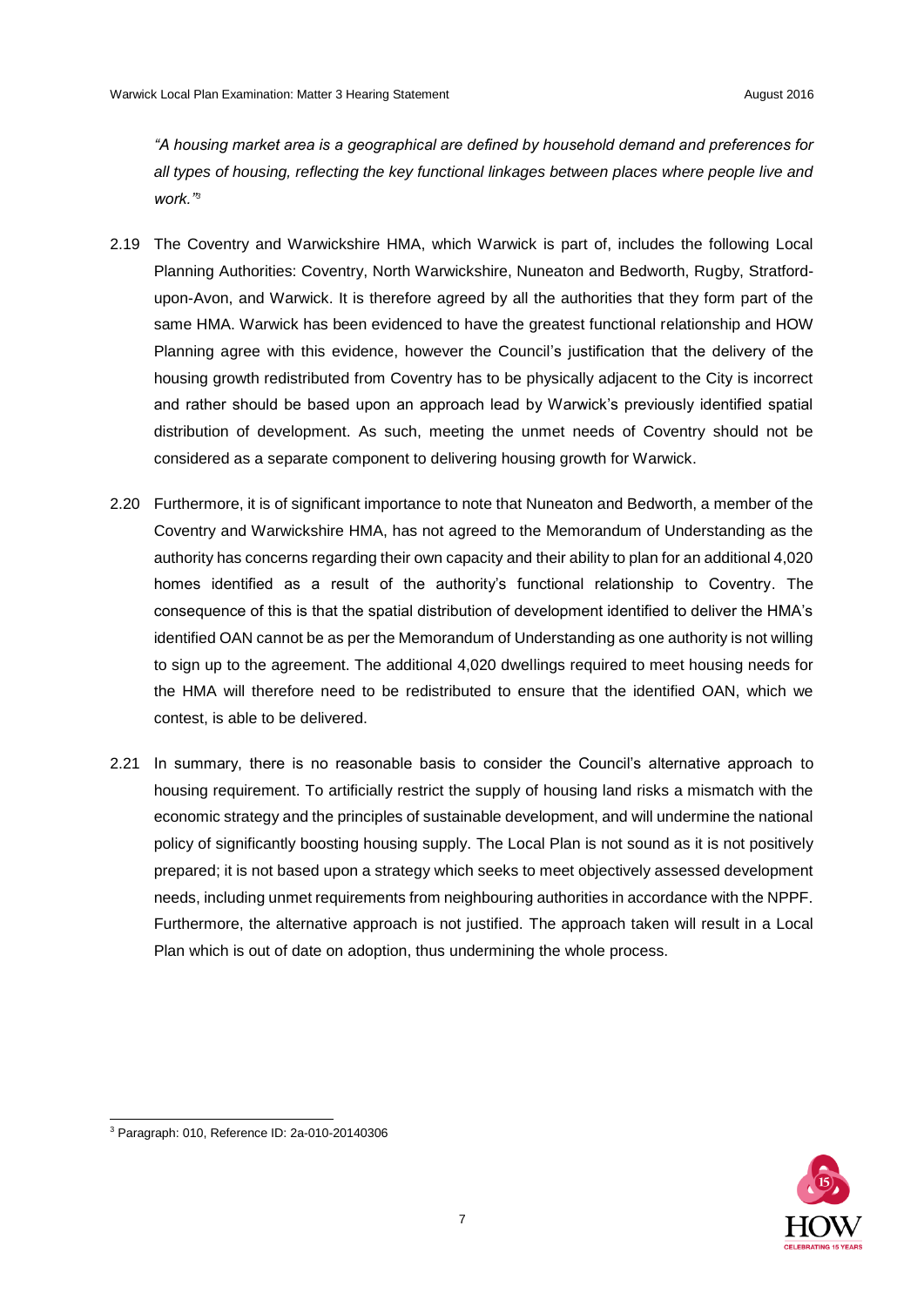This report has been prepared by HOW Planning LLP, with all reasonable skill, care and diligence. The scope of this report is subject to specific agreement and has been prepared solely for the benefit of our Client and should not be relied upon by any other party. Any third parties that use this information do so at their own risk. HOW Planning LLP accepts no responsibility for information contained within this report that has been independently produced or verified.

HOW Planning LLP is a Limited Liability Partnership. Any reference to a Partner means a member of HOW Planning LLP.

Registered Office: 40 Peter Street, Manchester, M2 5GP. Registered in England and Wales. Registered Number: OC318465